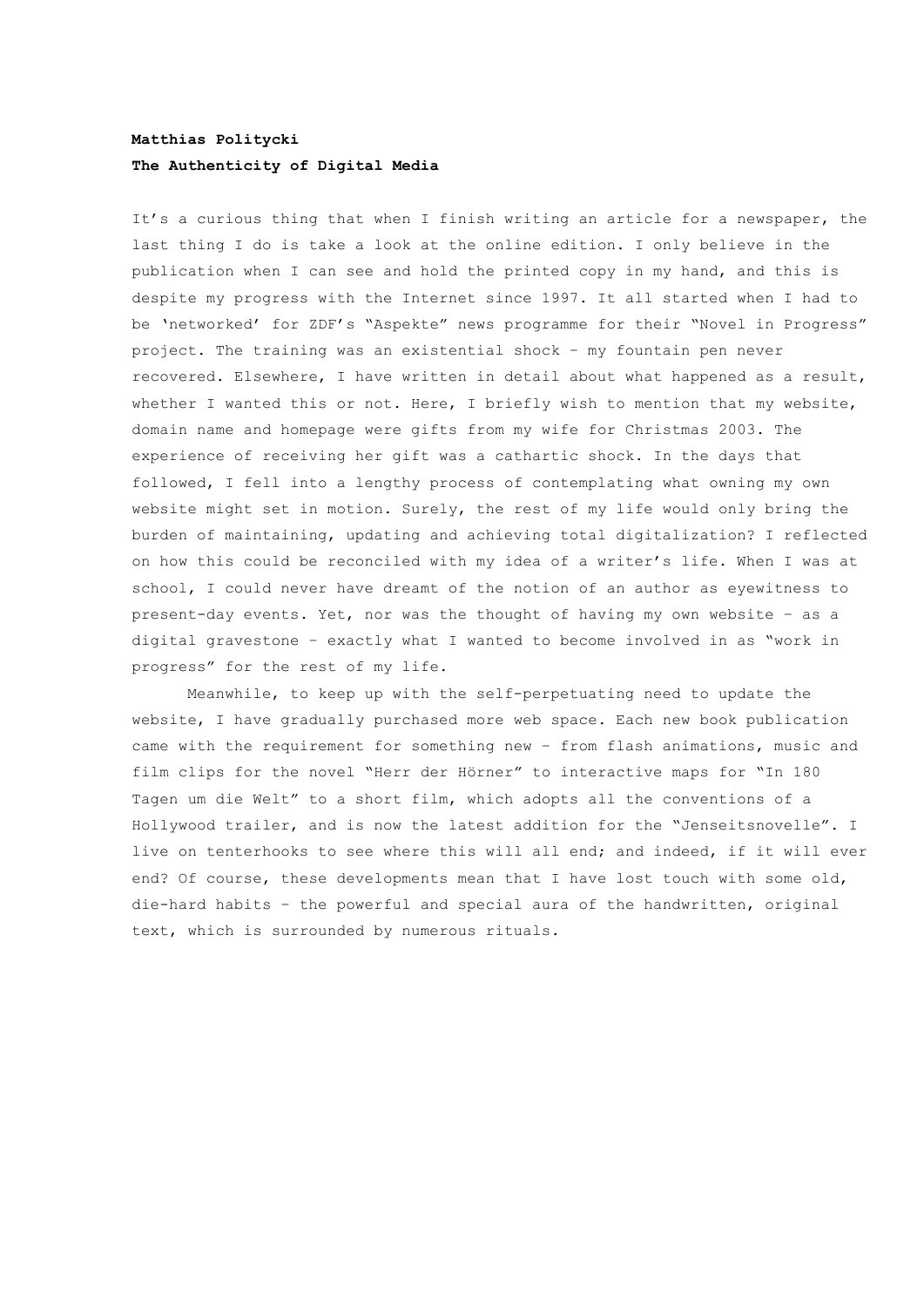At least in Germany, the general idea of an author's lifestyle is that an author is a genius because his or her world is not just about pen and ink, but also involves considerable profoundness. But I have no regrets. Ultimately, I have gained something in place of this old lifestyle, which means more to me – that is, the Mac computer screen and its motivational design. The many supporting software functions facilitate highly complex works that we could not produce merely using our memory and countless reminder notes as tools. Authors lead a ubiquitous life. Thanks to their worldwide online presence, they seem only a mouse click away. Yet the virtual screens conceal a real person, whose name corresponds to the author's. The perpetual offline presence, which remains intangible, is more perfect than any ivory tower.

The natural resistance of a sheet of paper  $-$  and today, the nostalgists still rave about this when they discuss literary authenticity – will be far exceeded by the computer. At least, that's my experience. I see no problems even with the digitalization of our entire library stocks, as long as the licensing issues are properly clarified. One exception perhaps is that our literature may in any case vanish if we digitalize the wrong books. I also have another small personal matter in mind. For example, when I am going to be the next in line? When this happens, it will be hard to stop the digital version of my first novel, "Aus Fälle / Zerlegung des Regenbogens". The pages of this book are one-sided; and in certain places the plot springs from the front to the reverse side of the page. Sometimes, the sequence is also reversed and then it swings back and forth. The process is not arbitrary. Rather, it is in strict adherence to word and line intervals so that, when held up to the light, the new typeface makes it appear as if an entire page has been filled. That's experimental literature for you. It nearly drove the producer mad! The standard online databases such as Google or any others do not show the unpredictable leaps in a novel's plot, or at least this will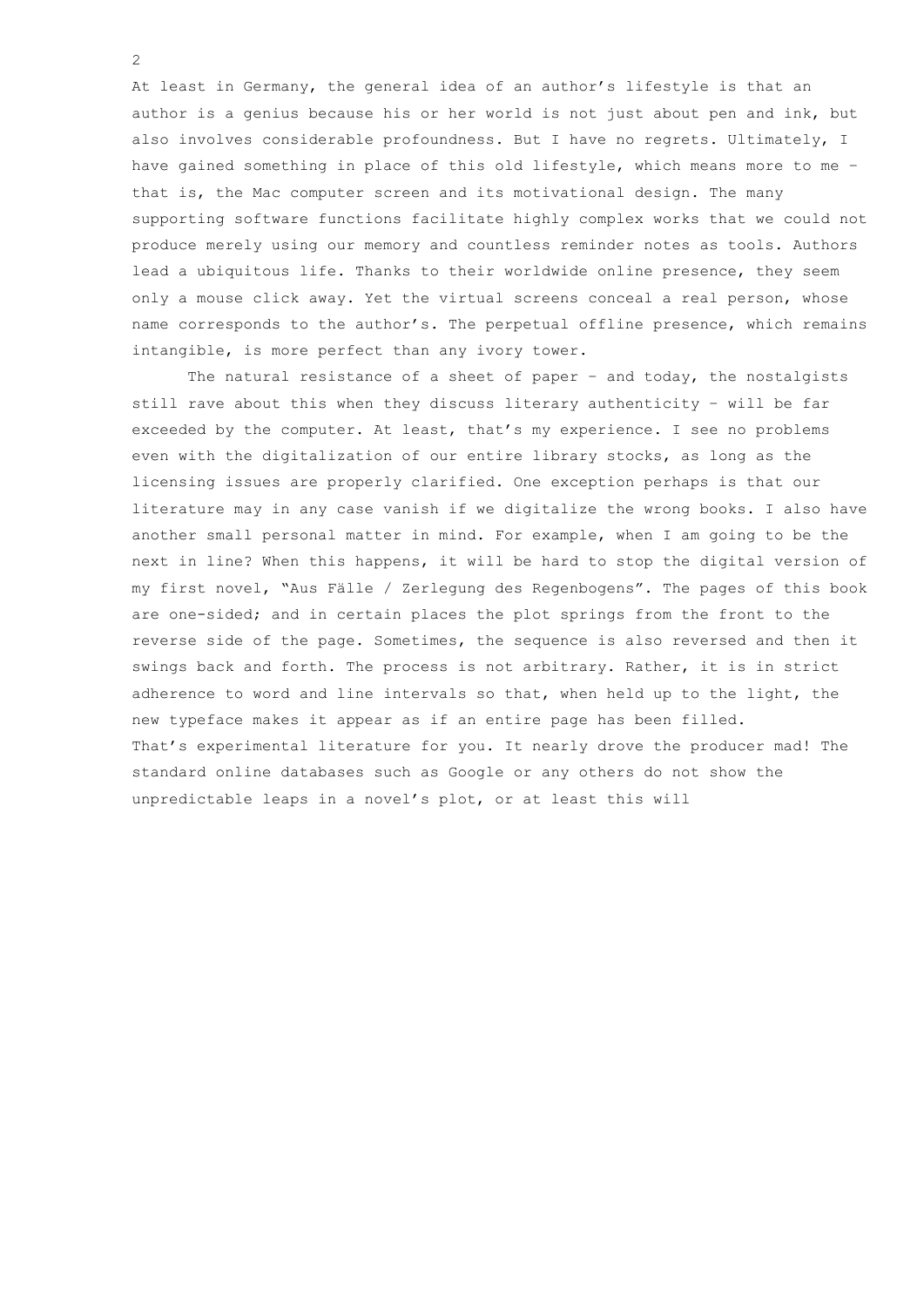no longer be so clear and meaningful. With all its simplicity, paper remains the exception and is far superior to the highly complex digital format. Maybe it is a blessing that these sorts of innovations will no longer be permitted in future by the new media. An author, who no longer has a book publication in mind as the end goal, but instead must consider the type of reading device, can no longer afford the aforementioned or any similar artistic innovation. Indeed, the very idea of digital formats changes the appearance of literature.

However, this does not mean that web designers, as successors to production specialists, might not also be driven mad by a genuine author recognizing the specific quality of the new medium for the first time, and deliberately playing on this in his or her text. I am not referring to the hyperlinks, interactive modules or similar scenarios which are always considered from the user's perspective. I have the feeling that things should be much simpler like interrupting a page's front or reverse side, and therefore also being far too obvious for people to dream up first time. So-called highbrow literature will not truly arrive in its new medium until those digital narrative forms are developed which only function in these same formats. Until then, literature will only be a guest in a futuristic designer guesthouse. Despite the attention, which it will obviously receive here, it will always be notoriously alien.

For the time being, I don't want to shed any crocodile tears about whether literature would still be literature, or at least go by that name, or whether it will be absorbed into a brand-new, independent art form. Here, I wish to be quite clear: I am glad that I have held onto my old-fashioned longings about the good old book; we Germans have little else to call our own other than our sense of yearning. But at the same time, I am also glad that I have not been swept up by the compulsory wave of modernization. Thus, I do not belong to the chorus of those who react according to the same pattern concerning every new design or communicative opportunity: "Does literature really need this then?" Is this question really helpful? The only retort to this reflex-like criticism is to adopt the same stubborn approach: 'x' literature perhaps has no need to be released as a CD or e-Book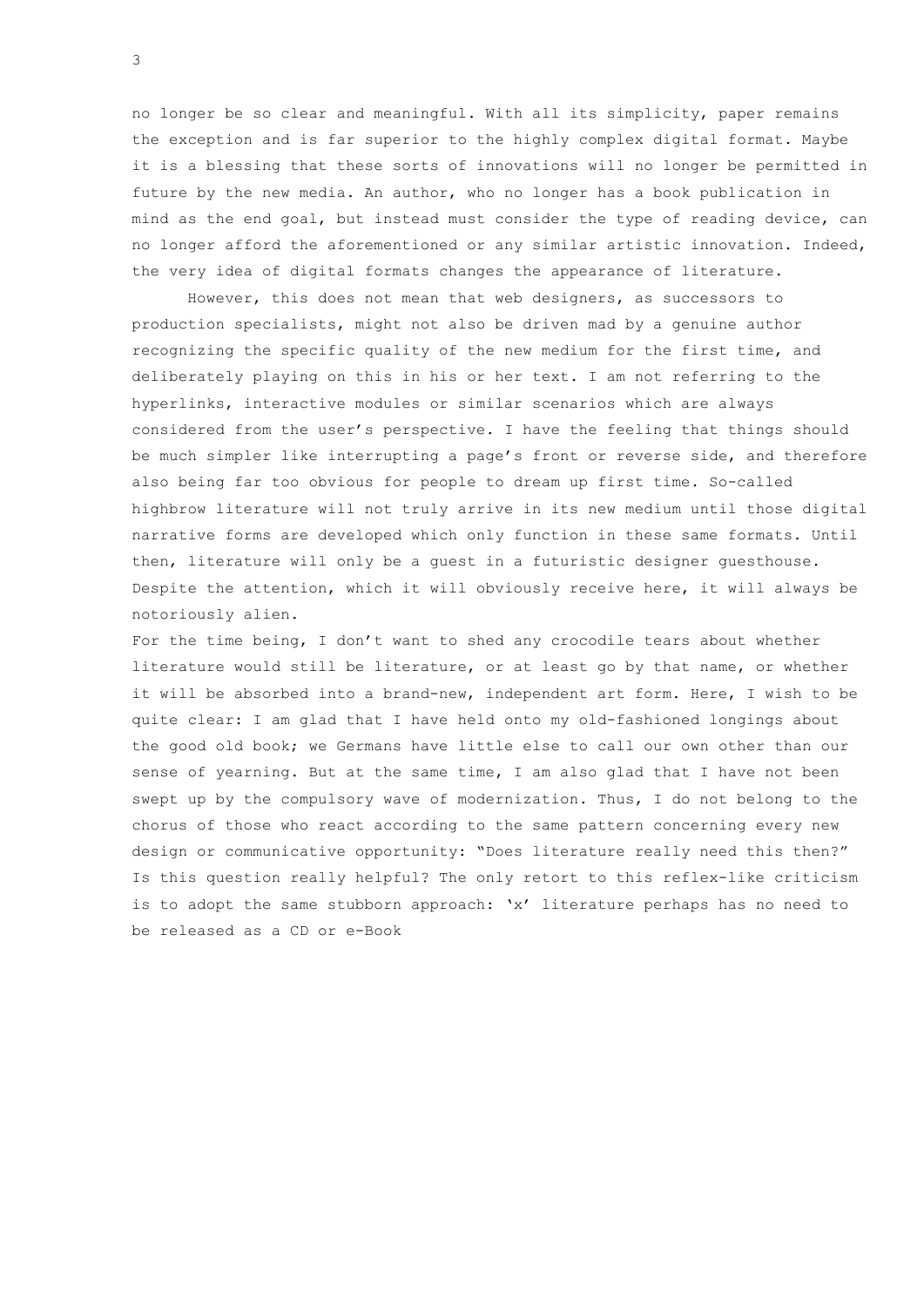or for a film trailer to be used to advertise the work on the Internet. Rather, it can afford to do so!

The key point - and please be warned, here is my theory - is to use digital media and all its potential in such a way that literature is treated with appropriate dignity. That means not succumbing to the hysteria of the moment, when any new technique is acceptable as long as it produces the right effect. Another paragraph seems worthwhile to comment on what dignity means in literature, and also the dignity of literature's media. I was recently hit by a bolt from the blue amidst the buzz of the Apple Store in Munich. All the fuss was about the brand-new iPad, which had attracted dozens of people who wanted to try it out. The kids were vying each other to be the next in line. Next to the professional and business-like design of MacBooks, the iPads looked like animated tablets of slate, or hi-tech boys' and men's toys, at least for those men who are still boys at heart. But in my case reading a novel on one of the devices would still feel like the toil of first year school lessons using a high-tech slate tablet. The potential image boost, which is all-important for Mac fans, the practicality and any other bonuses attributable to the iPad's ingenious touch pad such as easy transport of entire libraries, is in my view a poor substitute for everything that I believe is lost by dispensing with the dignity of the traditional medium.

As long as books are produced in high quality and with excellent design, they still have something eminently grown-up about them. Thus, the key question must be: in future, how is the e-Book to achieve the same degree of dignity; and ideally, how is this to be done in the discreet and natural way as currently applies for the book? Of course, this question naturally not only applies for the hardware – be it the iPad, Kindle or any other reading device – but also to the kind of future literature that should fit these devices better than beforehand, and this means without the need to reformat literary texts. The path leads from literature on the Internet to a genuine form of Internet literature (or whatever name this new art form would go by). In this format, literature would also only be available via this pathway. Hence, a symbiosis with the reading devices would emerge that, in turn, would be quite dignified and natural.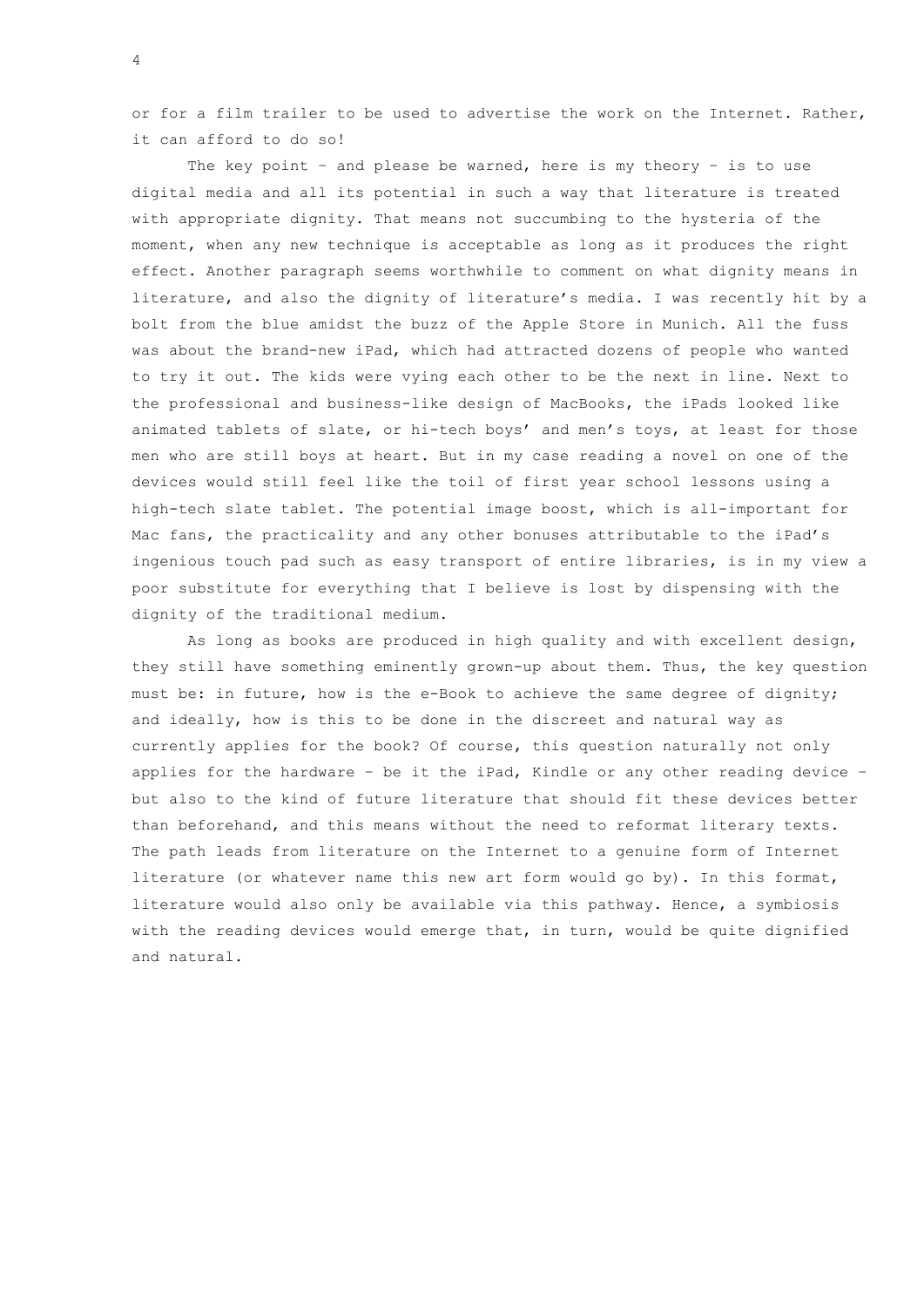To understand my cause, namely the question of the dignified format of the digital medium, it seems worthwhile digressing briefly to consider the essential difference between an author and a writer. Apart from the convention whereby everyone is an author, as long as he or she produces books, this arguably arbitrary distinction at least enables a tentative demonstration of what sets the writer apart from everyone else producing books. The key point is his or her driven nature, which keeps a writer engaged in his activity for a lifetime, and as a genuine obligation. The matter concerns the rigorous necessity of narration as well as the fact that every writer also turns his or her aesthetic attempts into a moral situation. Ultimately, this individual mission can only be achieved in the face of considerable resistance. Thus, a writer's sense of obstinacy is deeply connected to an attitude reflected on manifold occasions in his or her texts. As I have described this process elsewhere, I merely suggest a few comments here.

Precisely the involuntary aspect of his or her writing gives a writer credibility that may shape him or her into a personality or even an authority during the course of a lifetime. This also has nothing to do with whether the writer was a failure in his personal life – unreliable, macho, a loudmouth and so on. Every new sentence lights up a writer's ethos, insofar as he or she embellishes the words not only with the essentials of narrative plot, but also with autobiographical elements. Each new book attains something unique that an author cannot accomplish with the same degree of complexity. An author is restricted to the production of texts, albeit he or she may be more successful, attaining greater crafted perfection and being more pleasurable to read than a writer. An author crafts books that are in demand and his work involves a calculated approach as opposed to obstinacy. Moreover, an author recedes once more as a public person from the moment that his or her books disappear. By contrast, a writer remains a writer even without a recent book being released onto the book market. Ultimately, his credibility is not derived from his works, but primarily thanks to the personality creating these works.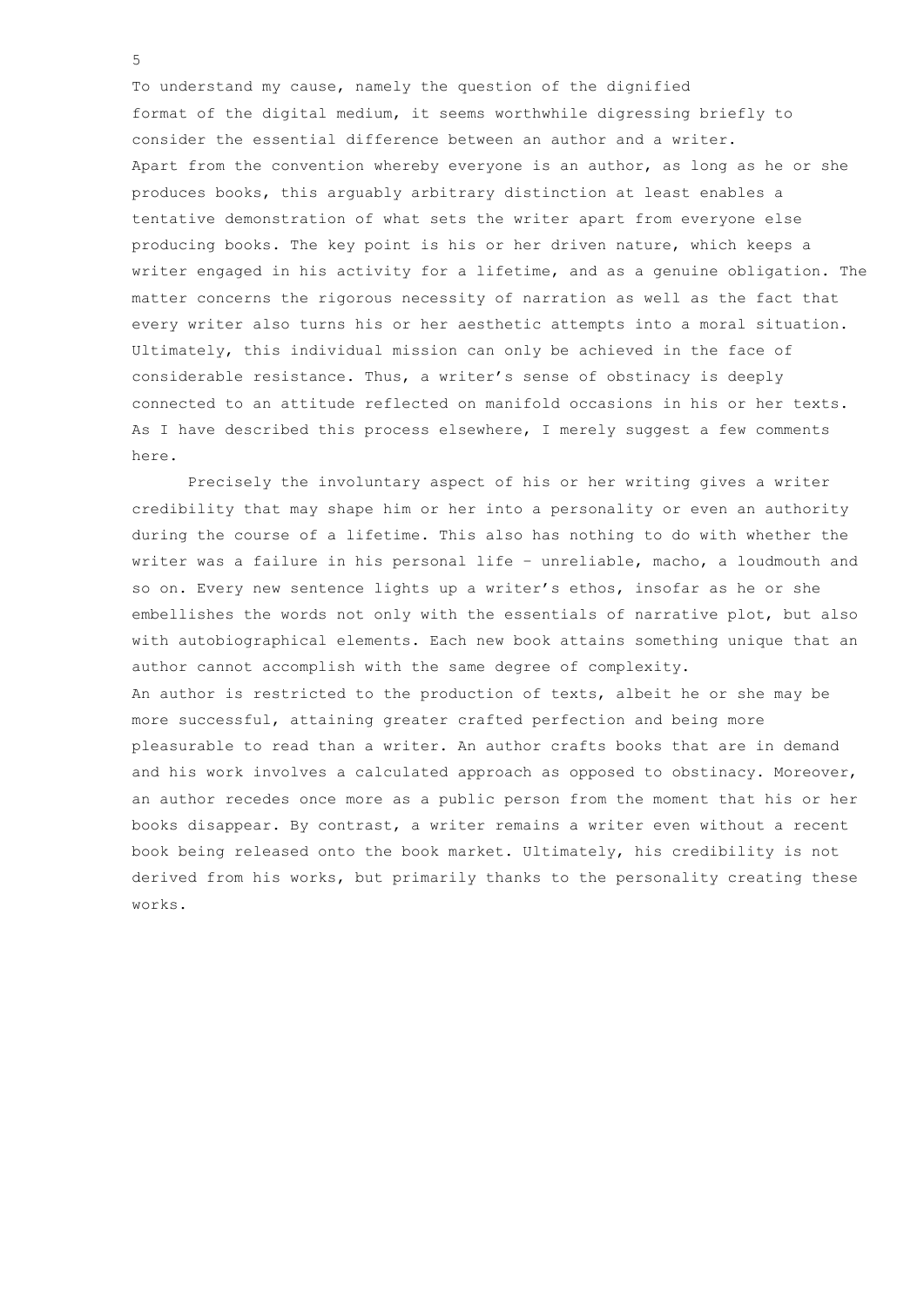Indeed, the quest for beauty, even in the literary sector, is also a moral undertaking, even as a quest for a perfect sentence. To phrase this provocatively: style is nothing less than morality. Aesthetic rigour, in my view, also has profound consequences for content. Moreover, this belies an attitude to the world and continually intensifies what may be described as the need for idealism.

If a writer is concerned with every minute detail in the text – (thus, being part of the basic concern for life in general) – and then adopts a sense of responsibility for the form of his or her text, this leads far beyond mere presentation or marketing strategies. Yet the question remains as to who is under a sense of obligation? When I transferred ten years ago from Luchterhand to Hoffmann und Campe publishing house, I realized that the new production director had a particular love of paper that was as white and as thick as possible. The books on the shelf reflected this preference. It took several discussions before I was given the go-ahead for my first publication with my new publisher using paper with a yellow tint. The head of production laughed at me – his comment was 'writers'! The implication here was that writers are difficult people. Now, however, the publisher's programme has been visually updated across the board. Slim books are good sellers. Pure white paper is, as far as I know, no longer in use. On the other hand, my latest book – the "Jenseitsnovelle" – has been produced for the first time in a haptically softer card binding. Now, a 'HoCa' book is no longer just more "literary" than beforehand, it also feels more authentic.

These factors are far from being merely exaggerated and banal. On the contrary, they play a subtle and key role when the potential reader first comes into contact with the book. Ideally, one should be able to tell the target audience from a book's appearance. Book cover design is the art of appropriate, authentic packing and, at its core, is also essentially ethical. The diverse codification options ensure that the right readers find the right book; and indeed, they sense a spontaneous desire to acquire the book. In principle, this unity of text and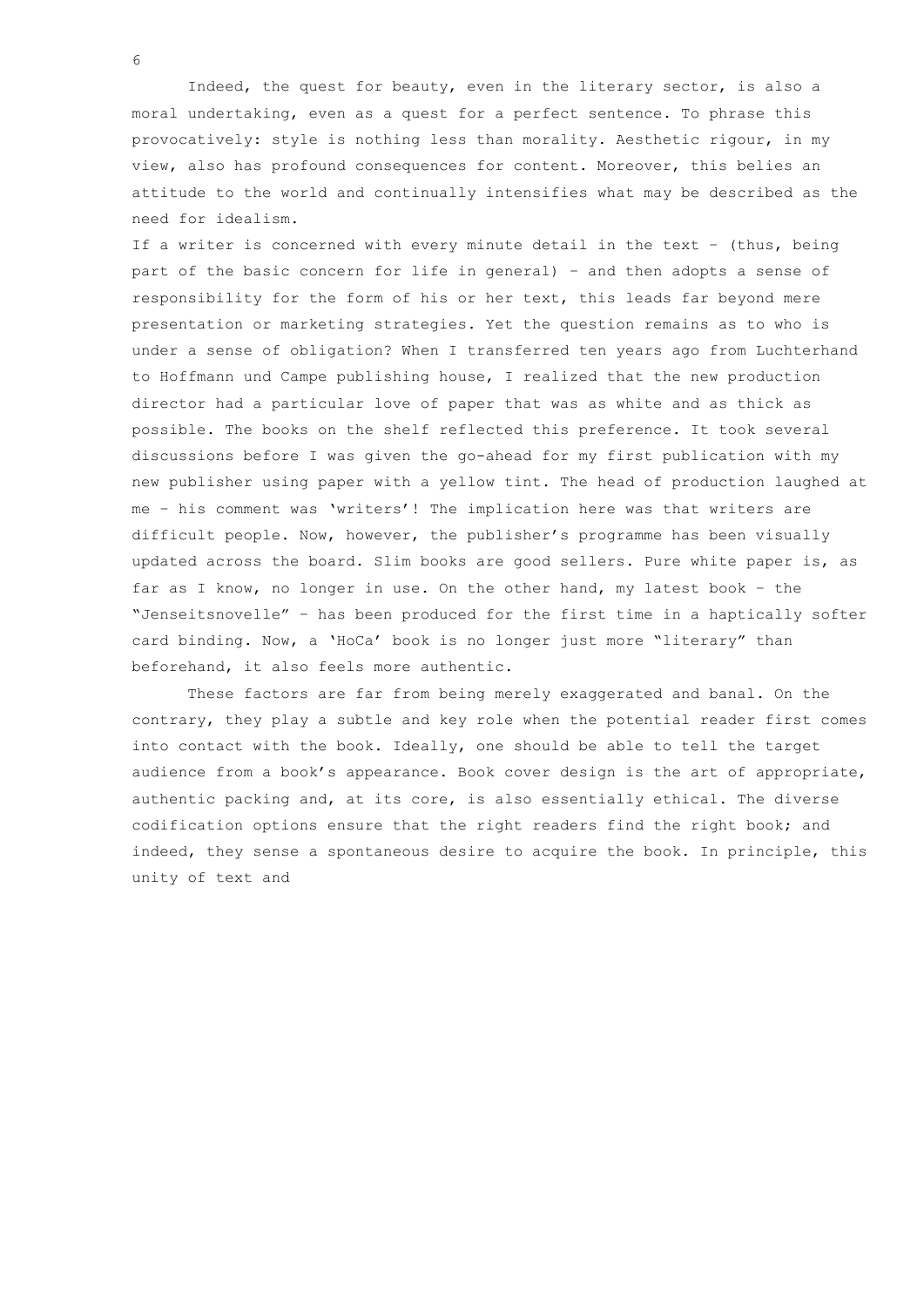haptic or visual design still applies today. If I revert back to the writer and claim that merely the appearance of his work, or its content is of little use in the fight for survival on the book market, then you will understand how my conclusions about the book of the future can only be very one-sided:

I am addressing the question as to whether the iPad, Kindle and other devices are ushering in something new – especially for the writer. I have already mentioned how on the periphery of their material form, where experimental technology is expected, a certain amount of course correction is expected. It is also obvious that all manner of authors will use the new media with great success. But does this also apply to writers with their notorious obstinacy and lack of flexibility? Interactive narration seems a contradiction in itself to them. After all, narrative texts have long since been handed down in a "valid" version and not in a way that is best aligned to the listener. They have one creator, one narrator and others have to listen with keen interest. In the end, writers make their living this way.

What does the new medium offer them? The dignity of their professional status in no sense depends on how many animation possibilities associated with the core product are to be dispensed with. A writer's PR consultant or media specialist should be a job with a great future, since this person decides what is marketed on which additional platforms. For instance, the important factor is not to discredit the main product such as a novel.

In all other respects, however, the new medium changes nothing about the writer's daily work. The net effect of a text in digital form is not one iota less authentic than a printed text. In any case, we have long since acclimatized to the digital text. The new aspect is less production than distribution and review procedures. Here again, no writer can afford to be indifferent, as taking into account the projections, numerous benefits accrue to authors as writers of books. A digital version of an existing printed book will not alter anything about the quality of the text, but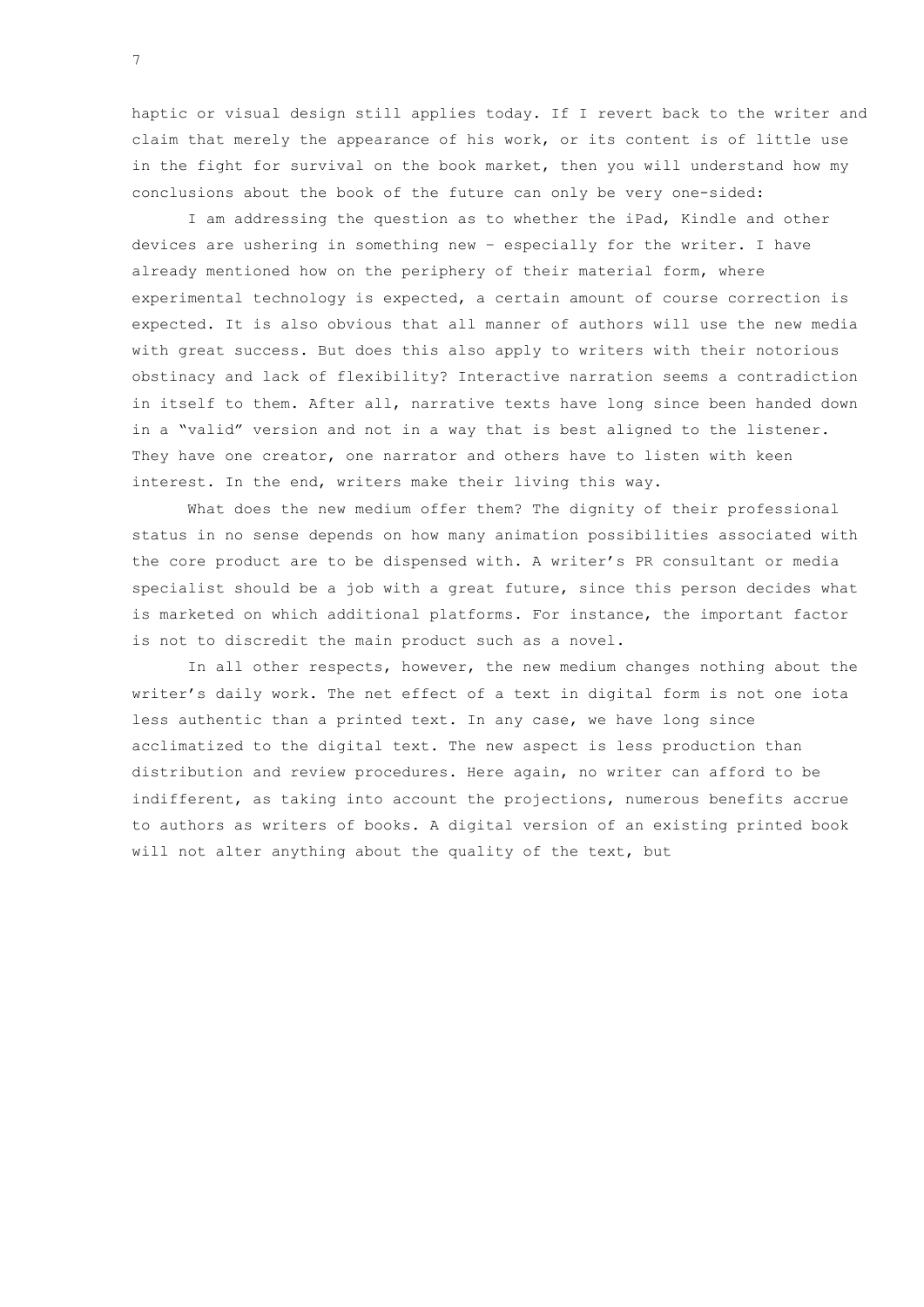it will more or less change the literary parameters. These previously fulfilled key communicative roles in the cultural sector, and in future, this kind of book design will be dispensed with. There will be no replacement. Moreover, the reader is left with the monotonous reading device as an aid for a wide variety of texts. Digitalization is the great equalizer among texts – and for authors and writers, too. And that's not mentioning the readers who at best can still recognize themselves as such. All the specified codes, which the book constantly transmits via its readers to all those who are interested, will now be lost in one go. Instead, the reading device or its brand will be the sole identifying symbol that counts. Content is of secondary importance.

The worse thing here is that regardless of the text types to be uploaded to our reading devices in future, they will always look authentic, simply because meanwhile we are accustomed to their visual appearance. In reality, however, all texts have been released from their authentic and traditional book cover. They are exposed to the danger of being treated as banal objects. There is no protection. As regards the quality of a text, who decides beforehand in the form of a reader's tip or star rating or similar, if ultimately this is not the Internet portal where we first found our text? All e-Books have equal status on this portal, although some are rated as more equal and they are generally not the texts by writers. Of course, the marketplace will embellish all of this with digital peripheral parameters and bonus tracks. This promises a respectable number of sales, for instance, for a fantasy novel which after beginning with the necessary opening sequence offers repeated hyperlinks leading directly to the respective player level of the corresponding fantasy world. Such texts will be used after a certain point on entirely different levels, and the user will decide this individually. In this case, the act of reading will only be one of the modules on offer to convey the material more widely.

Incidentally, the printed book will scarcely play a relevant role in this usage chain.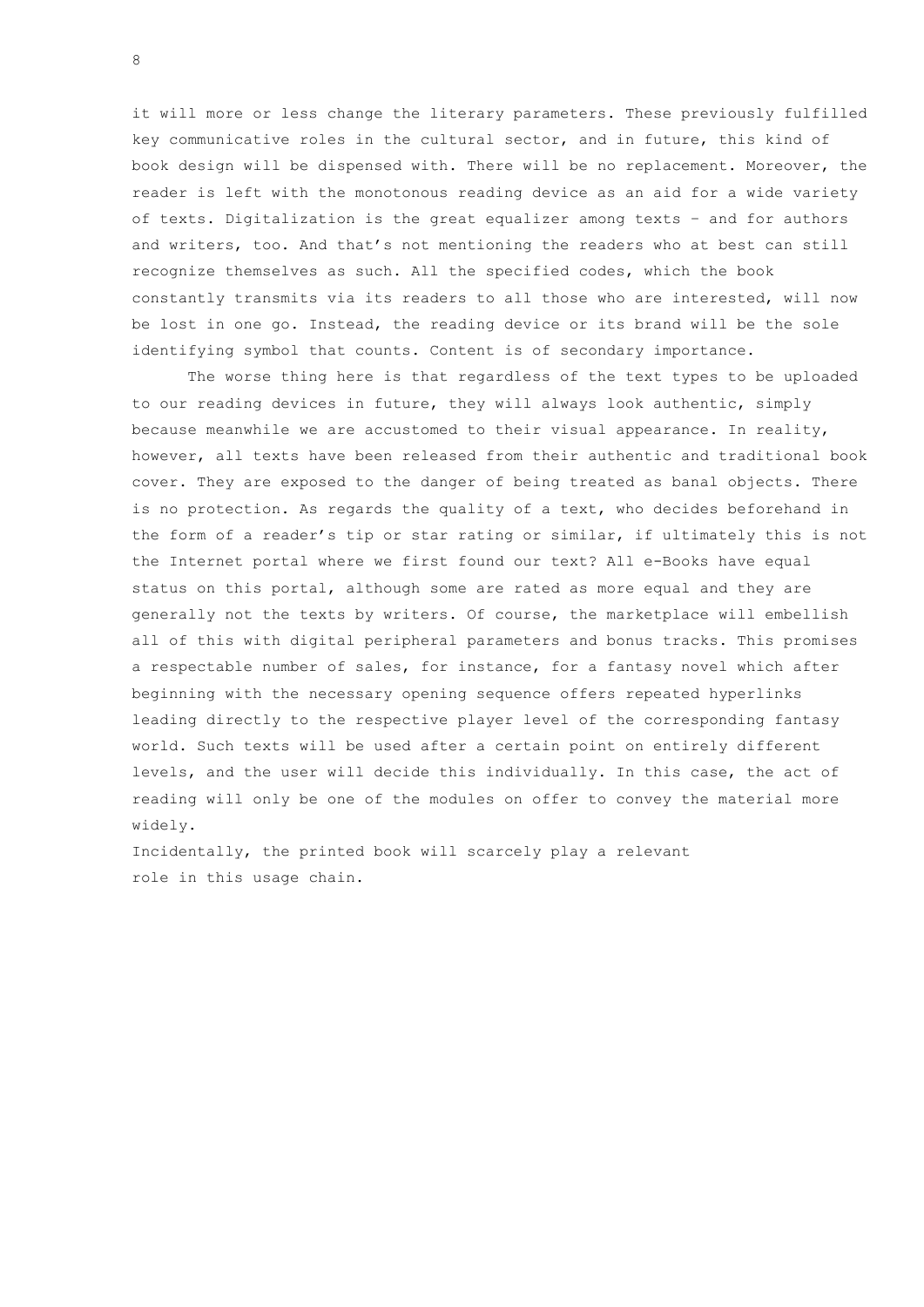Perhaps books will be sold as a kind of luxury collectors' edition for successful eBooks. It's exciting – there's no question about it! I am not in the least looking forward to the novelty of such eBooks. Their authentic experience for the reader or user is at least as strong as the traditional book. But in the fight for market shares, where does the comparatively oldfashioned idea of authenticity come into what a writer tries to instil in his texts, and how am I to recognize his or her works in future? And where will I even find them? The comprehensive digitalization of printed matter will be a great equalizer purely optically, yet in terms of content, it will be the great unequalizer. Writers' new publications will probably be accessed as comparatively pathetic net downloads. Will it be possible to codify this obvious lack as a new form of wealth in comparison to the opulent and scheduled bestsellers? And will the dignity of the literary product be preserved in the new digital format or only be produced with the least possible financial means? There is no need to worry. In any case, the printed book has lost its old aura thanks to Amazon Marketplace and eBay.

Literature will survive. This will possibly be as a parallel world, off Broadway, where the personal reader tip becomes a key selection criterion, albeit noted by only a handful of readers amidst the hustle and bustle of the booming eBook launch. And why not? With a short interruption during the century of the educated middle classes (from about 1870 to 1990), the peripheral quality of literature has a long-standing tradition. The split of our existing cultural society into multiple parallel cultural societies also has its thrilling aspects.

However, if my conclusion still only offers restrained euphoria about the development, I also wish to let you know the real reason for this. In my lifetime, I have little experience of those unique moments of good fortune – they never happened in a café, on the beach or in my doctor's waiting room, but instead in open carriages of an Inter City Express train. This was where I experienced the sudden shock of seeing one of my books and someone actually reading it! What better feeling of good fortune can a writer have?